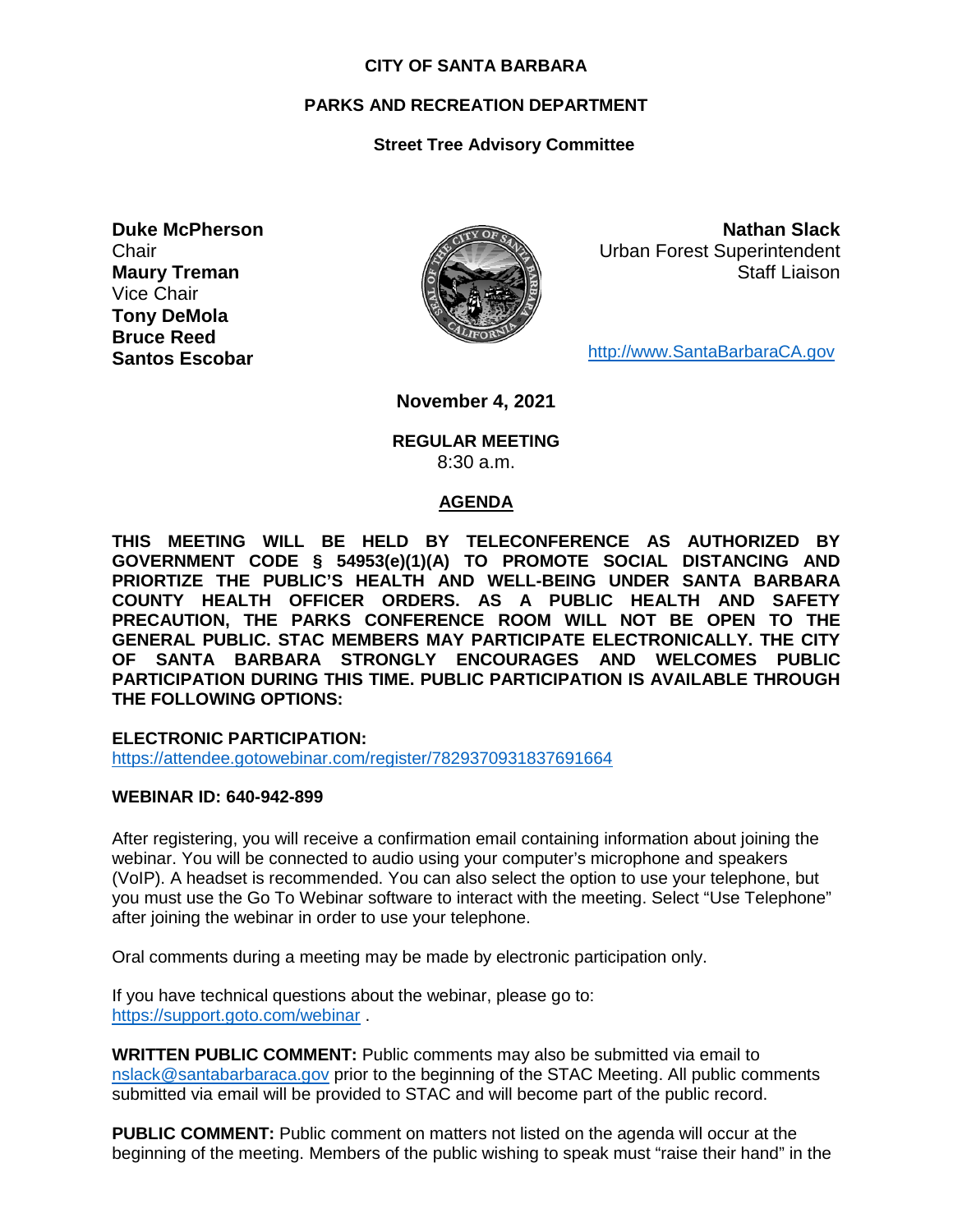GoToWebinar platform by selecting the virtual hand icon, which is generally located on most devices in the upper right hand corner of the screen. When persons are called on to speak, their microphone will be activated and they will be notified to begin speaking. Each speaker will be given a total of one minute to address the STAC.

**PUBLIC COMMENT ON AGENDIZED ITEMS:** Members of the public wishing to speak on a matter on the agenda must "raise their hand" in the GoToWebinar platform by selecting the virtual hand icon during the presentation of that item. The "raise hand" icon is generally located on most devices in the upper right hand corner of the screen. When persons are called on to speak, their microphone will be activated and they will be notified to begin speaking. Each speaker will be given a total of one minute to address the STAC.

#### **PUBLIC INFORMATION**

Materials related to an item on this agenda submitted to the Street Tree Advisory Committee after distribution of the agenda packet are available for public inspection in the Parks Division Office located at 402 E. Ortega Street, Santa Barbara, CA 93101, during normal business hours.

# **CALL TO ORDER**

# **ROLL CALL**

# **CHANGES TO THE AGENDA**

#### **APPROVAL OF MINUTES**

A. Regular Meeting October 7, 2021

#### **MEMBER AND STAFF COMMUNICATIONS**

A. Parks and Recreation Commission actions

#### **NEW BUSINESS**

# **TREE REMOVAL CONSIDERATIONS**

# **STREET TREES**

- 1. Elings Park 1298 Las Positas Rd. *(39) Schinus molle,* Pepper Tree, *(1) Washingtonia robusta*, Mexican Fan Palm and *(1) Chamaerops humilis*, Mediterranean Fan Palm – Bob Cunningham
- 2. 121 E. Mason St. *(20) various trees* Nicole Horn
- 3. 624 De La Guerra Plaza/ 726 State St. *Washingtonia robusta*, Mexican Fan Palm John Chaffee
- 4. 1308 San Rafael Ave. *Eucalyptus polyanthemos*, Silver Dollar Gum Michael Purdy

# **SETBACK TREES**

- 5. 405 Canon Dr. *Pinus canariensis,* Canary Island Pine Paul Leonardi
- 6. 419 N. Soledad St. *Acacia melanoxylon,* Black Acacia Jan Lofvander
- 7. 1204 Chino St. *Syagrus romanzoffiana*, Queen Palm Jyl Aker

#### **STREET TREE MASTER PLAN**

#### **OLD BUSINESS**

#### **ADJOURNMENT**